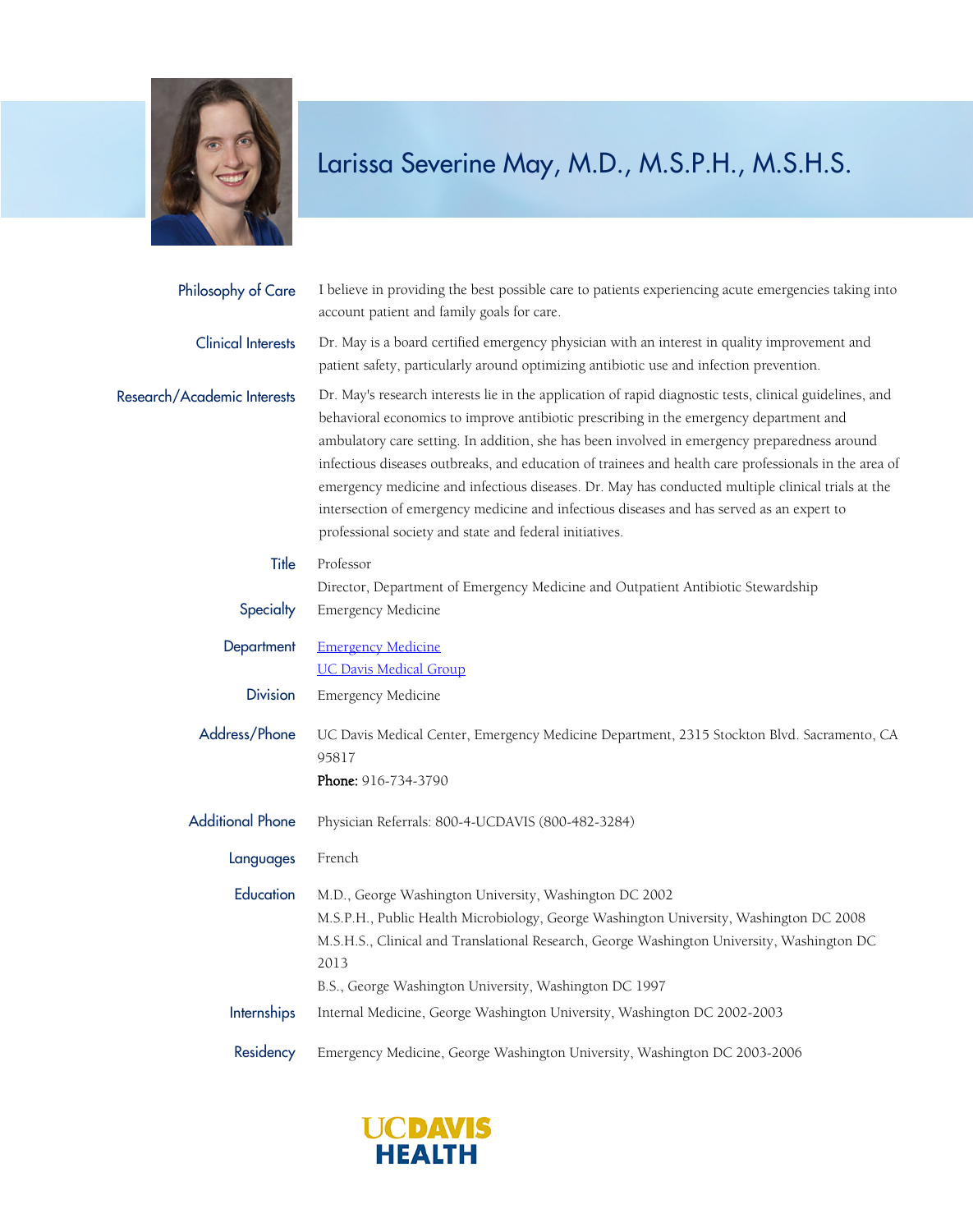

## Larissa Severine May, M.D., M.S.P.H., M.S.H.S.

| <b>Board Certifications</b>       | American Board of Emergency Medicine                                                                                                                                                                                                                                                                                                                                                                                                                                                                                                                                                                                                                                                                                                                                                                                          |
|-----------------------------------|-------------------------------------------------------------------------------------------------------------------------------------------------------------------------------------------------------------------------------------------------------------------------------------------------------------------------------------------------------------------------------------------------------------------------------------------------------------------------------------------------------------------------------------------------------------------------------------------------------------------------------------------------------------------------------------------------------------------------------------------------------------------------------------------------------------------------------|
| <b>Professional Memberships</b>   | American College of Emergency Physicians, Fellow<br>Infectious Diseases Society of America, Fellow<br>Society for Academic Emergency Medicine                                                                                                                                                                                                                                                                                                                                                                                                                                                                                                                                                                                                                                                                                 |
| <b>Honors and Awards</b>          | American College of Emergency Physicians Quality Improvement and Patient Safety Section<br>Service, 2019<br>UC Davis Health Chief of Staff Award in recognition of outstanding contributions to the Medical<br>Staff as leader of the Outpatient Antibiotic Stewardship Program, 2019<br>Runner-Up Emergency Medicine Choosing Wisely Champion, American College of Emergency<br>Physicians, 2018<br>Emergency Care Innovation of the Year Award honorable mention, Urgent Matters, 2017<br>CDC/ATSDR Charles C. Shepard Science Award, Assessment, 2017<br>GW Alumni Association Prize for the School of Medicine and Health Sciences, 2013<br>Fellow, American College of Emergency Physicians, 2009<br>Alpha Omega Alpha, The George Washington University, 2002<br>Phi Beta Kappa, The George Washington University, 1996 |
| <b>Select Recent Publications</b> | Acquisto NM, May L. Collaborative Antimicrobial Stewardship in the Emergency Department.<br>Infect Dis Clin North Am. 2020 Mar;34(1):109-127.<br>Yadav K, Stahmer A, Mistry RD, May L. An Implementation Science Approach to Antibiotic<br>Stewardship in Emergency Departments and Urgent Care Centers. Acad Emerg Med. 2020 Jan;27<br>$(1):31-42$                                                                                                                                                                                                                                                                                                                                                                                                                                                                           |
|                                   | Sweeney TE, Liesenfeld O, May L. Diagnosis of bacterial sepsis: why are tests for bacteremia not<br>sufficient? Expert Rev Mol Diagn. 2019 Nov;19(11):959-962.                                                                                                                                                                                                                                                                                                                                                                                                                                                                                                                                                                                                                                                                |
|                                   | Burstein VR, Trajano RP, Kravitz RL, Bell RA, Vora D, May LS. Communication interventions to<br>promote the public's awareness of antibiotics: a systematic review. BMC Public Health. 2019 Jul 8;<br>19(1):899.                                                                                                                                                                                                                                                                                                                                                                                                                                                                                                                                                                                                              |